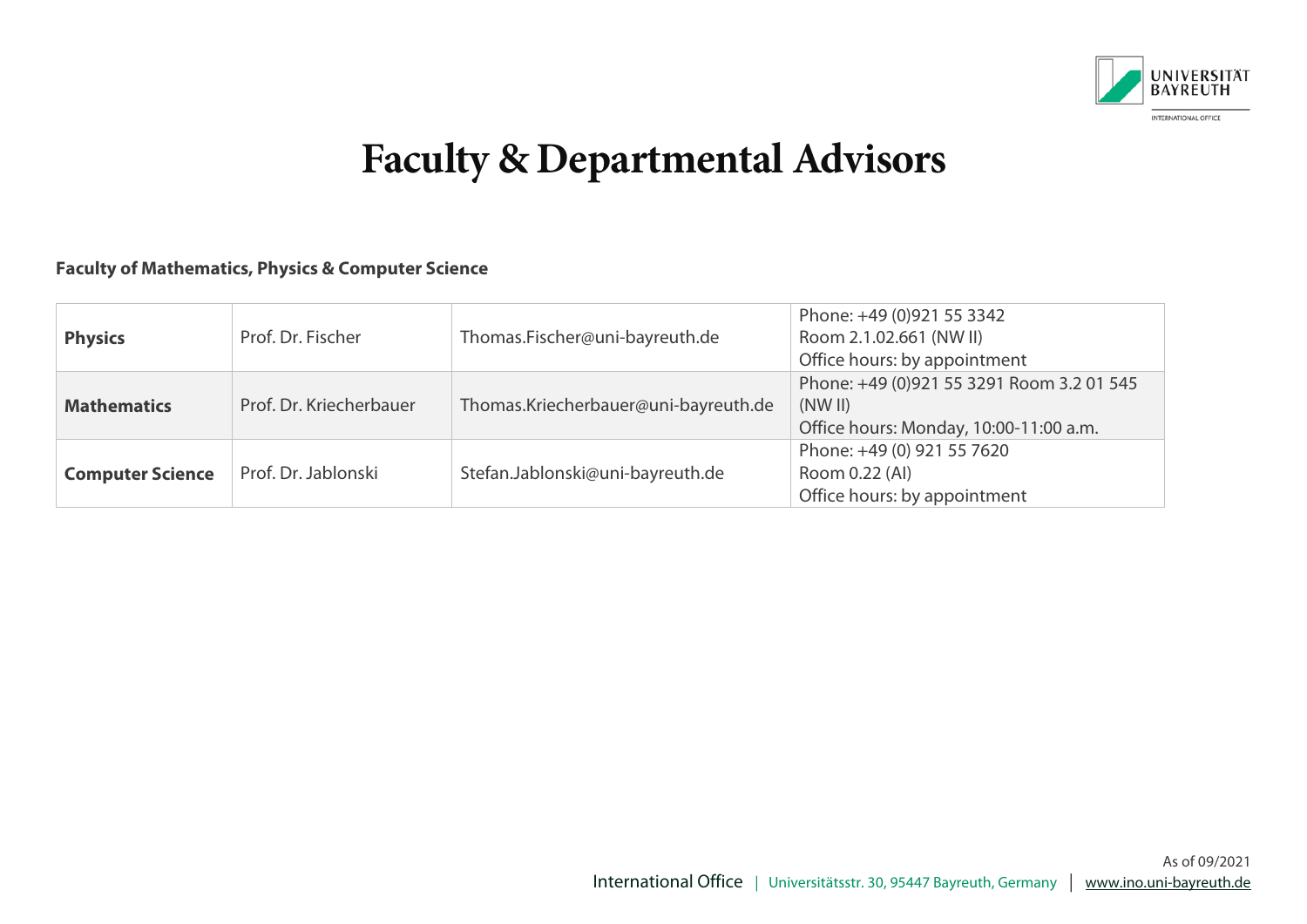

# **Faculty of Biology, Chemistry & Earth Sciences**

| <b>Biochemistry</b> | Prof. Dr. Ullmann    | Matthias. Ullmann@uni-bayreuth.de  | Phone: +49 (0) 921 55 3545<br>Room 01 (B 14)<br>Office hours: by appointment        |
|---------------------|----------------------|------------------------------------|-------------------------------------------------------------------------------------|
| <b>Biology</b>      | Prof. Dr. Ersfeld    | Klaus.Ersfeld@uni-bayreuth.de      | Phone: +49 (0) 921 55 2726<br>Room 7.0 02 11 (NW I)<br>Office hours: by appointment |
| <b>Geo-Ecology</b>  | Prof. Dr. Jentsch    | Anke.Jentsch@uni-bayreuth.de       | Phone: +49 (0)921 55 2290 Room 016 (GEO II)<br>Office hours: by appointment         |
| Geography           | Dr. Matthias Gebauer | Matthias.Gebauer@uni-bayreuth.de   | Phone: +49 (0)921 55 2258<br>Room 016 (GEO II)<br>Office hours: by appointment      |
| <b>Chemistry</b>    | Prof. Dr. Thelakkat  | Mukundan.Thelakkat@uni-bayreuth.de | Phone: +49 (0)921 55 3108 Room 363 (NW II)<br>Office hours: by appointment          |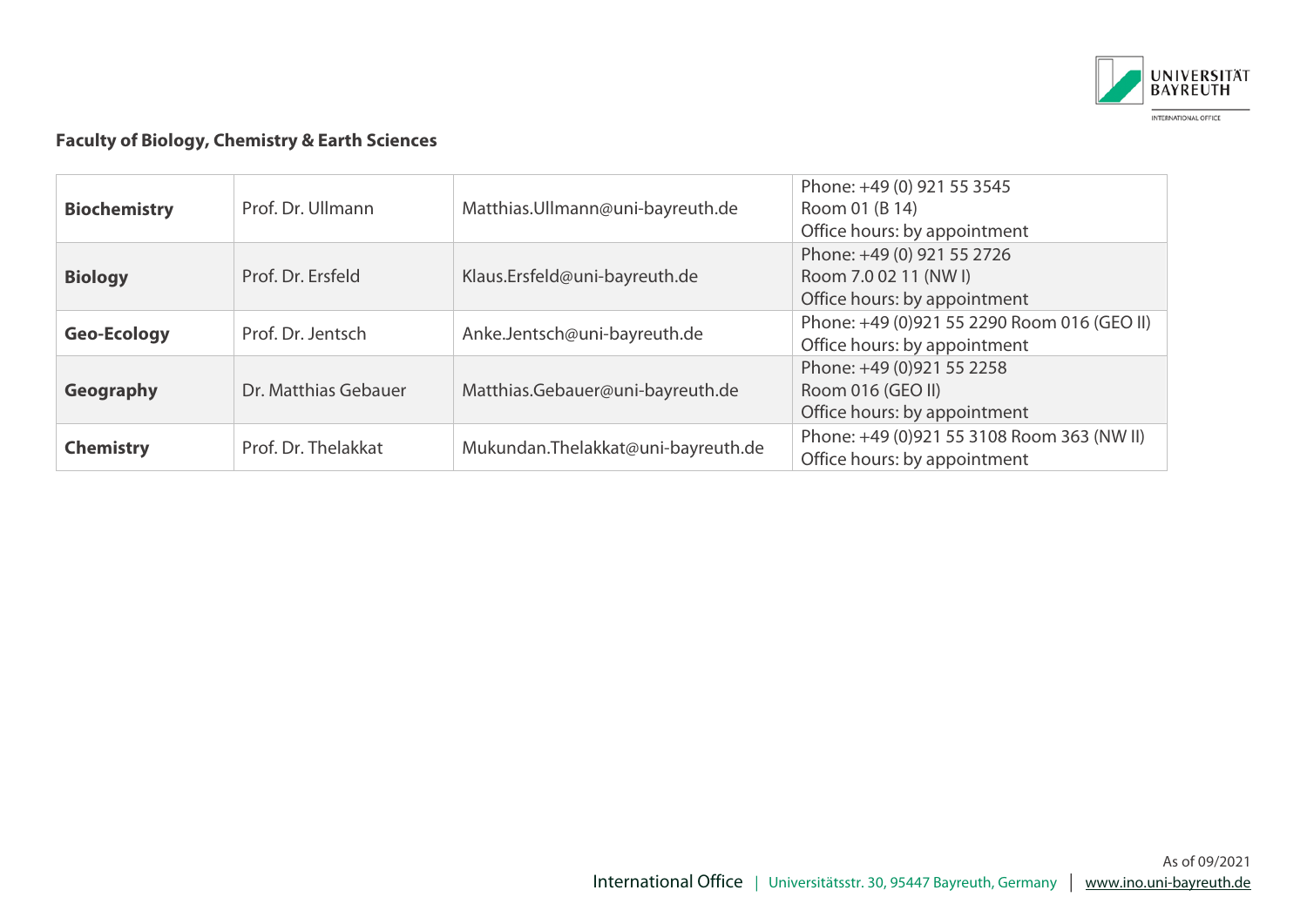

#### **Faculty of Law, Business & Economics**

| <b>BWL/VWL/</b><br><b>IWE/IWG</b> | Stefanie Düthorn                 | erasmus.wiwi@uni-bayreuth.de      | Room 1.2.23 (Zapf Gelände, Haus 1)<br>Office hours: Wednesday, 3:00-3:30 p.m.<br>Information about credit transfer BWL<br>Information about credit transfer VWL |
|-----------------------------------|----------------------------------|-----------------------------------|-----------------------------------------------------------------------------------------------------------------------------------------------------------------|
| <b>Health Economics</b>           | Prof. Dr. Jörg<br>Schlüchtermann | J.Schluechtermann@uni-bayreuth.de | Phone: +49 (0)921 / 55-6190<br>Room 1.47 (RW II)<br>Office hours: by appointment                                                                                |
| Law                               | Kirstin Freitag                  | erasmus.law@uni-bayreuth.de       | Room 2.57 (RW II)<br>Office hours: Monday-Thursday, 8:00-11:30 a.m.                                                                                             |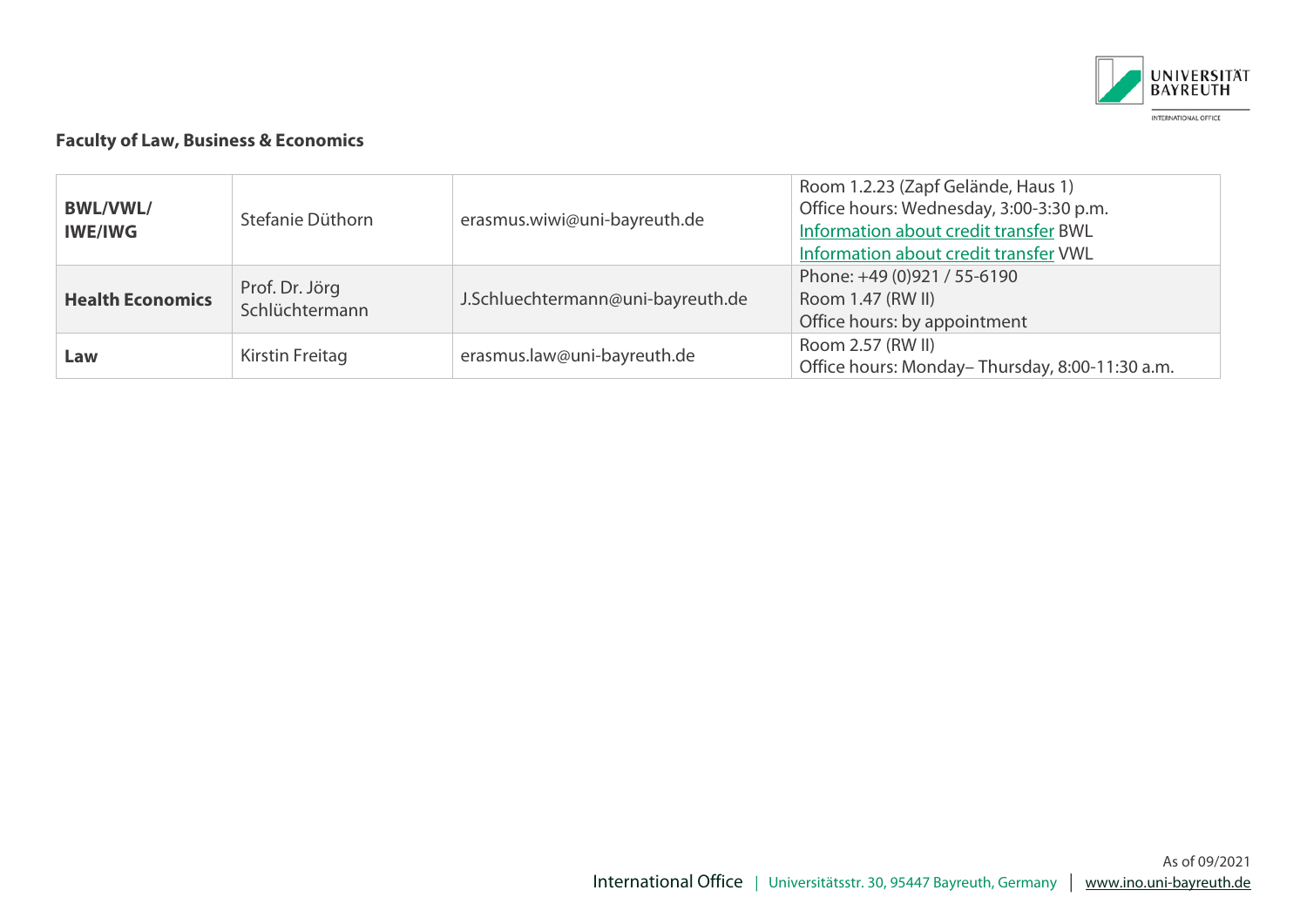

# **Faculty of Languages & Literatures**

| <b>African Studies</b>                        | Prof. Dr. Vierke                              | Clarissa.Vierke@uni-bayreuth.de    | Phone: +49 (0)921 55 3550<br>Room 1.10 (GW I)<br>Office hours: by appointment                                                                                                |
|-----------------------------------------------|-----------------------------------------------|------------------------------------|------------------------------------------------------------------------------------------------------------------------------------------------------------------------------|
| <b>Musicology</b>                             | Prof. Dr. Mungen                              | Anno.Mungen@uni-bayreuth.de        | Phone: +49 (0)922 99605-10<br>Room H.2.05.b (FIMT)<br>Office hours: Tuesday, 3:00-4:00 p.m., schedule<br>an appointment by contacting Martina Götz                           |
| <b>Theatre &amp; Media</b><br><b>Studies</b>  | Prof. Dr. Ernst                               | W.Ernst@uni-bayreuth.de            | Phone: +49 (0)921 55 3018<br>Office: 2.18 (GW I)<br>Office hours: by appointment                                                                                             |
| <b>Romance Studies</b>                        | Prof. Dr. Drescher                            | Martina.Drescher@uni-bayreuth.de   | Phone: +49 (0)921 55 3579 Room 1.29 (GW I)<br>Office hours: by appointment                                                                                                   |
| <b>Intercultural German</b><br><b>Studies</b> | Jan Wilken                                    | Jan.Wilken@uni-bayreuth.de         | Phone: +49 (0)921 55 3509<br>Room 1.05 (GW I) Office hours: Thursday, 2:00-<br>3:00 p.m.                                                                                     |
| <b>Media Studies</b>                          | Prof. Dr. Hanke<br><b>Bachelor's students</b> | Christine.Hanke@uni-bayreuth.de    | Phone: +49 (0) 921 55 4602<br>Room 4.3.15 (Nbg-St)<br>Office hours: Thursday, 10:30 a.m. -12:00 p.m.,<br>please schedule appointment by contacting the<br>secretary's office |
|                                               | Prof. Dr. Christen<br>(Master's students)     | Matthias.Christen@uni-bayreuth.de  | Phone: +49 (0) 921 55 4602<br>Room 4.3.16 (Nbg-St)<br>Consultation hours: by appointment with Ms.<br>Weber in the secretary's office                                         |
| <b>English Studies</b>                        | Prof. Dr. Mühleisen                           | Susanne.Muehleisen@uni-bayreuth.de | Phone: +49 (0) 921/ 921 -3564 or -3563<br>Room 1.14 (GW I)<br>Office hours: by appointment                                                                                   |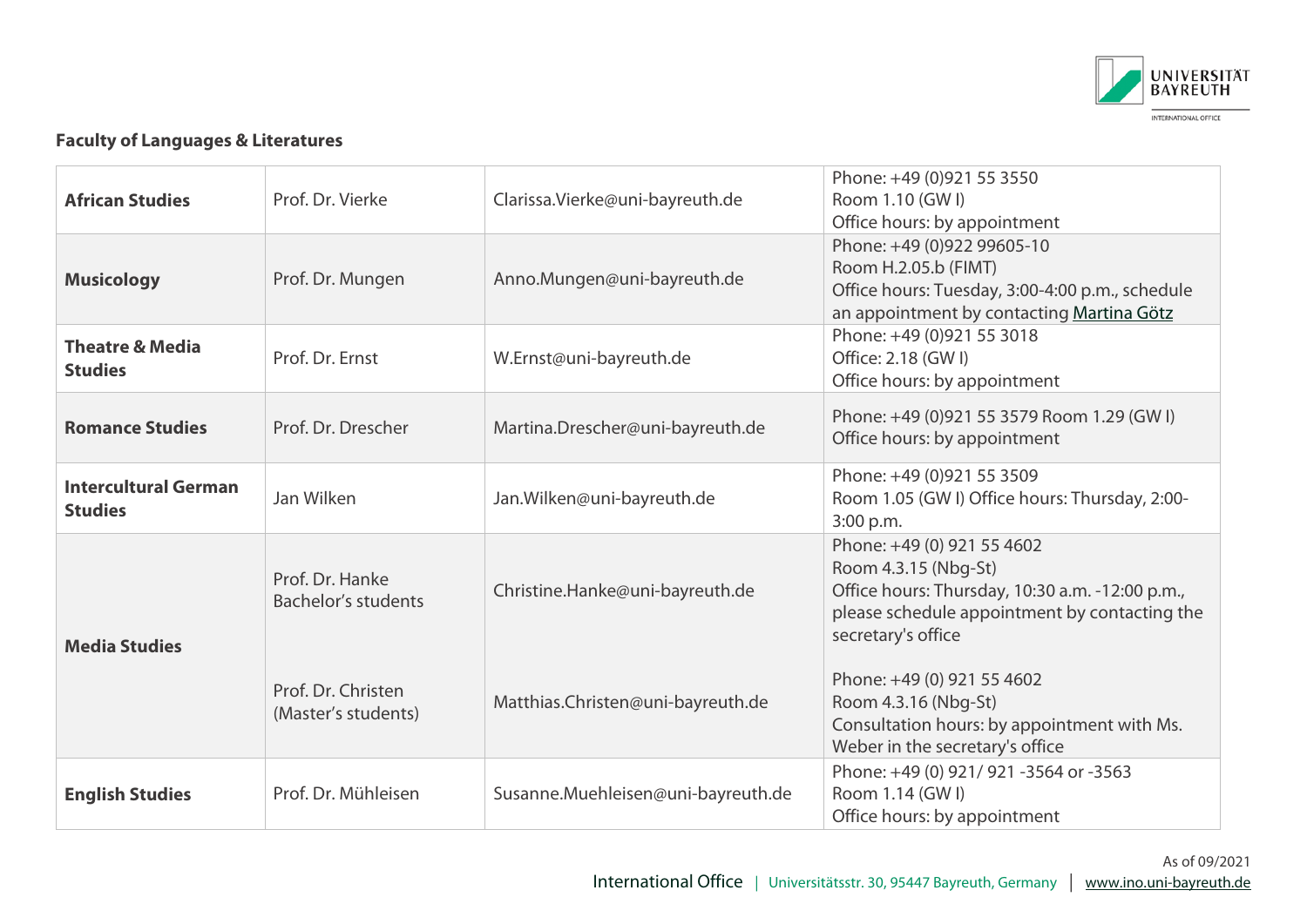

### **Faculty of Humanities & Social Sciences**

| <b>Sport, Business &amp;</b><br>Law                 | Dr. Reichel (on parental leave)<br><b>Dr. Volker Audorff (parental</b><br>leave replacement for Dr.<br><b>Reichel)</b> | Kristoff.Reichel@uni-bayreuth.de<br>Volker.Audorff@uni-bayreuth.de       | Phone: +49 (0)921 55 3479<br>Room 1.07 (Sports)<br>Office hours: by appointment                                                                                  |
|-----------------------------------------------------|------------------------------------------------------------------------------------------------------------------------|--------------------------------------------------------------------------|------------------------------------------------------------------------------------------------------------------------------------------------------------------|
| <b>Philosophy</b>                                   | Prof. Dr. Schüssler                                                                                                    | Rudolf.Schuessler@uni-bayreuth.de                                        | Phone: +49 (0)921 55 4158<br>Room 1.16 (GW II)<br>Office hours: by appointment<br>Information about credit transfer                                              |
| <b>History</b>                                      | Prof. Dr. Behrwald                                                                                                     | Ralf.Behrwald@uni-bayreuth.de                                            | Phone: +49 (0)921 55 4209 Room 2.15 (GW II)<br>Office hours: Monday, 1:00-2:00 p.m.                                                                              |
| <b>Sociology</b>                                    | Prof. Dr. Cappai                                                                                                       | Ga.Cappai@uni-bayreuth.de                                                | Phone: +49 (0)921 55 4198<br>Room 02.20 (GW II)<br>Office hours: by appointment                                                                                  |
| <b>Study of Religion</b>                            | Prof. Dr. Bochinger<br>Andrea Göcer                                                                                    | Christoph.Bochinger@uni-<br>bayreuth.de<br>Andrea.Goecer@uni-bayreuth.de | Phone: +49 (0)921 55 4155<br>Room 1.12 (GW II)<br>Office hours: by appointment<br>Phone: +49 (0)921 55 4157<br>Room 1.14 (GW II)<br>Office hours: by appointment |
| <b>Cultural &amp; Social</b><br><b>Anthropology</b> | Dr. Kogelmann                                                                                                          | Franz.Kogelmann@uni-bayreuth.de                                          | Phone: +49 (0)921 55 -4516 or -4121<br>Room 00.01 (GW II)<br>Office hours: by appointment                                                                        |
| <b>Educational</b><br><b>Sciences</b>               | Prof. Dr. Haag                                                                                                         | Ludwig.Haag@uni-bayreuth.de                                              | Phone: +49 (0)921 55 4105<br>Room 0.15 (GW II)<br>Office hours: by appointment                                                                                   |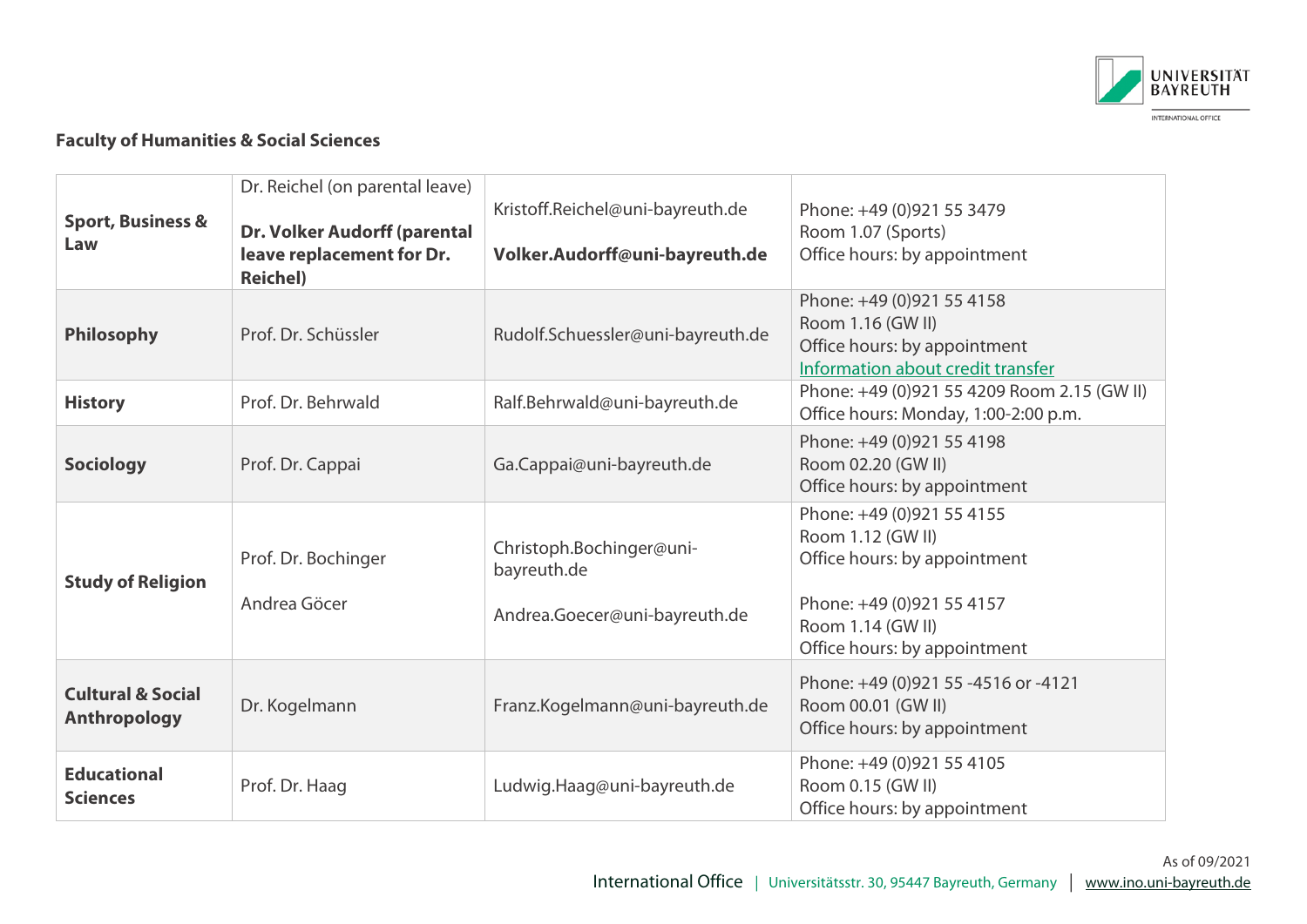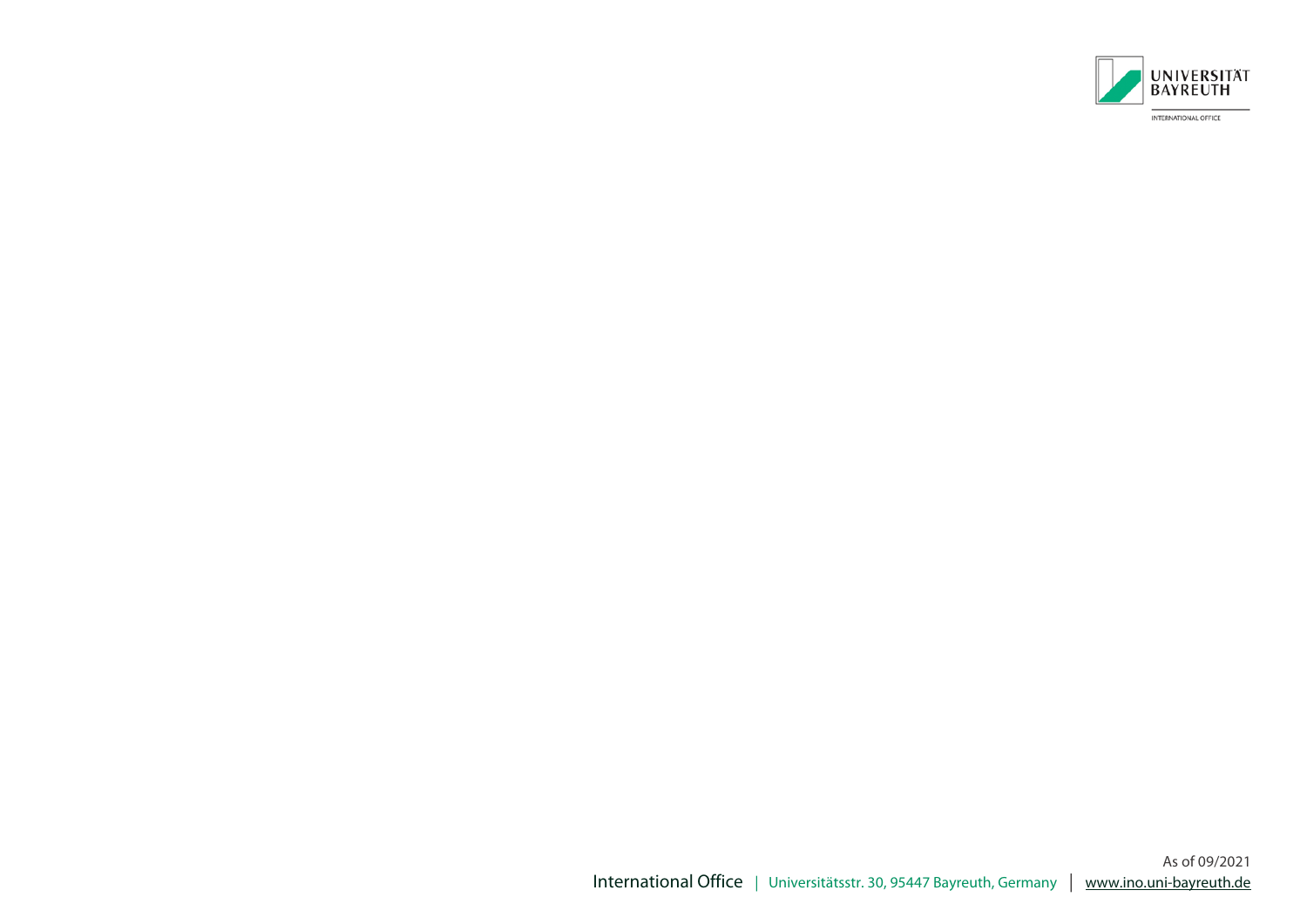

# **Faculty of Engineering Science**

| <b>Engineering/</b>                     | Prof. Dr. Ruth Freitag | ruth.freitag@uni-bayreuth.de     | Phone: +49 921 55-7370      |
|-----------------------------------------|------------------------|----------------------------------|-----------------------------|
| <b>Polymer Materials</b>   Mr. Hoffmann |                        | Michael.Hoffmann@uni-bayreuth.de | Phone: +49 (0)921 / 55-7460 |